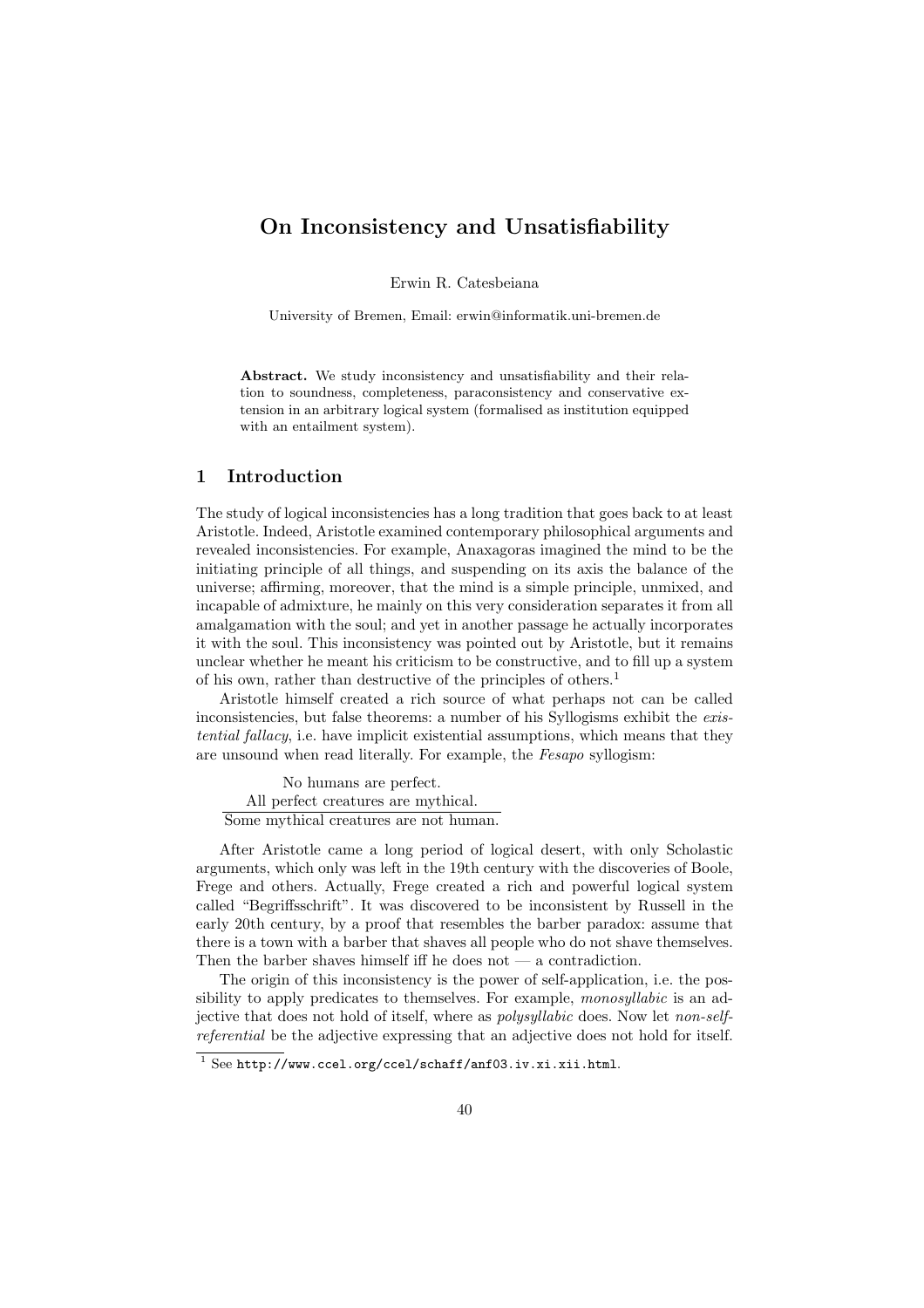That is, monosyllabic is non-self-referential (and polysyllabic isn't). Is non-selfreferential non-self-referential? It is the merit of the modern web ontology language OWL-full to have provided, in the early 21st century and more than 120 years after Frege, a logic where again predicates can be applied to themselves.

In the modern use of logic in theoretical computer science, the notion of inconsistency (and its companion unsatisfiability) gains importance in the area for formal specification and software development with formal methods — our jubilarian Bernd Krieg-Brückner has been quite active in this research area. A central idea is that in an early phase of the development process, initial requirements are first formulated informally and then are formalised, such that intended logical consequences can be checked, and inconsistencies (that prevent the development of a correct implementation) can be found. And indeed, not only programs are notoriously buggy, but also their specifications tend to be incorrect and inconsistent. Modern specification languages like CafeOBJ and CASL come with libraries of specifications that also provide examples of such inconsistencies. Indeed, these languages are feature-rich and complex, which eases the development of non-trivial<sup>2</sup> inconsistent theories. In this context, we should also mention the research on upper ontologies, which are usually quite large and inconsistent first-order theories.<sup>3</sup> Indeed, in the SUMO ontology, several inconsistencies have been found  $[5]$ . The SUMO \$100 Challenges<sup>4</sup> explicitly call for demonstrating the consistency or inconsistency of (parts of) SUMO. Needless so say that so far, only an inconsistency has been found.

## 2 Institutions and Logics

The study of inconsistency and unsatisfiability can be carried out largely independently of the nature of the underlying logical system. We use the notion of institution introduced by Goguen and Burstall [3] in the late 1970ies. It approaches the notion of logical system from a relativistic view: rather than treating the concept of logic as eternal and given, it accepts the need for a large variety of different logical systems, and ask for the central principles of logical systems. They arrived at a mathematical formalisation of that notion which is really ingenious and lead to rich and flourishing theory that is laid out in hundreds of research papers, and most recently also in a book [1].

While the notion of institution takes a model.theoretic perspective, it was later complemented by the more proof-theoretic notion of entailment system (also called  $\Pi$ -institution) [8, 2].

What are the essential ingredients of a logical system? It surely has a notion of *sentence*, and derivability relation  $\vdash$  on sentences that allows to derive conclusions from a given set of assumptions. Moreover, at the model-theoretic

<sup>&</sup>lt;sup>2</sup> Of course, the set of logical consequences of an inconsistent theory is always trivial. However, the axioms of the theory itself may have varying complexity and subtlety of interaction in order to lead to the inconsistency.

 $^3$  Although there are more efficient ways of writing up such theories  $\ldots$ 

<sup>4</sup> See http://www.cs.miami.edu/~tptp/Challenges/SUMOChallenge/.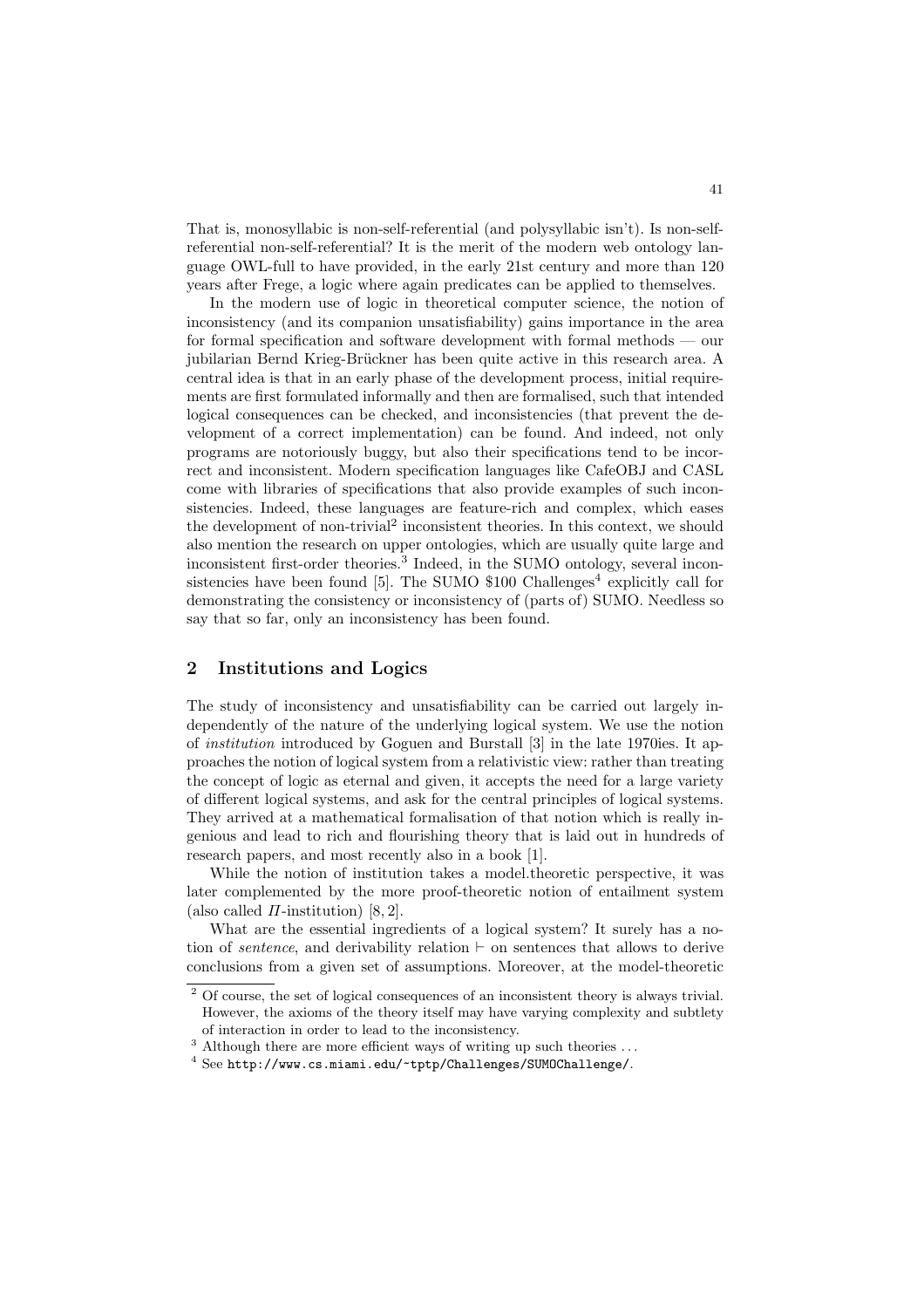side, there is a notion of model and a satisfaction relation between models and sentences, denoted by  $\models$ . The latter leads to the relation of *logical consequence* (all models satisfying the premises also satisfy the conclusion); this relation is also denoted by  $\models$ . A logic is sound, if  $\Gamma \vdash \varphi$  implies  $\Gamma \models \varphi$ , and complete, if the converse implication holds.

Moreover, an important observation is that all this structure depends on the context, i.e. the set of non-logical (or user-defined) symbols around. These contexts are called signatures and formalised just as object of an abstract category. The reader not familiar with category theory or not interested in the formal details can safely skip the rest of this section and just keep in mind the above informal motivations.

#### Definition 1. An entailment system consists of

- a category  $\text{Sign}^{\mathcal{E}}$  of signatures and signature morphisms,
- $a$  functor Sen<sup>ε</sup>: Sign<sup>ε</sup> → Set giving, for each signature Σ, the set of sentences Sen<sup>ε</sup>( $\Sigma$ ), and for each signature morphism  $\sigma: \Sigma \longrightarrow \Sigma'$ , the sentence translation map  $\mathsf{Sen}^{\mathcal{E}}(\sigma) \colon \mathsf{Sen}^{\mathcal{E}}(\Sigma) \longrightarrow \mathsf{Sen}^{\mathcal{E}}(\Sigma')$ , where often  $\mathsf{Sen}^{\mathcal{E}}(\sigma)(\varphi)$  is written as  $\sigma(\varphi)$ ,

 $\vdash_{\Sigma} \subseteq \mathcal{P}(\mathsf{Sen}(\Sigma)) \times \mathsf{Sen}(\Sigma)$  for each  $\Sigma \in |\mathsf{Sign}|$ , such that the following properties are satisfied:

- $\label{eq:1} \textit{1. reflexivity:} \textit{ for any } \varphi \in \mathsf{Sen}(\varSigma), \ \{\varphi\} \vdash_{\varSigma} \varphi,$
- 2. monotonicity: if  $\Psi \vdash_{\Sigma} \varphi$  and  $\Psi' \supseteq \Psi$  then  $\Psi' \vdash_{\Sigma} \varphi$ ,
- 3. transitivity: if  $\Psi \vdash_{\Sigma} \varphi_i$  for  $i \in I$  and  $\Psi \cup {\varphi_i \mid i \in I} \vdash_{\Sigma} \psi$ , then  $\Psi \vdash_{\Sigma} \psi$ ,
- 4.  $\vdash$ -translation: if  $\Psi \vdash_{\Sigma} \varphi$ , then for any  $\sigma \colon \Sigma \longrightarrow \Sigma'$  in Sign,  $\sigma(\Psi) \vdash_{\Sigma'}$  $\sigma(\varphi)$ .
- $-$  for each signature  $\Sigma \in |\mathrm{Sign}^{\mathcal{E}}|$ , an entailment relation  $(\mathsf{Sen}(\Sigma), \vdash_{\Sigma}^{\mathcal{E}})$ ,
- $-$  for each signature morphism  $\sigma \colon \Sigma_1 \longrightarrow \Sigma_2$ , a sentence translation map  $\mathsf{Sen}^{\mathcal{E}}(\Sigma_1) \to \mathsf{Sen}^{\mathcal{E}}(\Sigma_2)$  preserving  $\vdash^{\mathcal{E}}$ . By abuse of notation, we will also denote this map with  $\sigma$ .

A theory is a pair  $(\Sigma, \Gamma)$  where  $\Gamma$  is a set of  $\Sigma$ -sentences. An *entailment* theory morphism<sup>5</sup>  $(\Sigma, \Gamma) \longrightarrow (\Sigma', \Gamma')$  is a signature morphism  $\sigma : \Sigma \longrightarrow \Sigma$ such that  $\Gamma' \vdash_{\Sigma'} \sigma(\Gamma)$ .

Let  $\mathbb{C}at$  be the category of categories and functors.<sup>6</sup>

**Definition 2.** An institution  $\mathcal{I} = (\text{Sign}^{\mathcal{I}}, \text{Sen}^{\mathcal{I}}, \text{Mod}^{\mathcal{I}}, \models^{\mathcal{I}})$  consists of

- a category  $\mathbb{S}ign^{\mathcal{I}}$  of signatures,
- $-$  a functor Sen<sup>1</sup> : Sign<sup>1</sup> → Set (as for entailment systems),

 $6$  Strictly speaking,  $Cat$  is not a category but only a so-called quasicategory, which is a category that lives in a higher set-theoretic universe [4]. However, we do not care about this here. Indeed, these foundational questions are ignored by most mathematicians and computer scientists, since ignoring them provides a rich source of inconsistencies.

<sup>5</sup> also called *interpretation of theories*.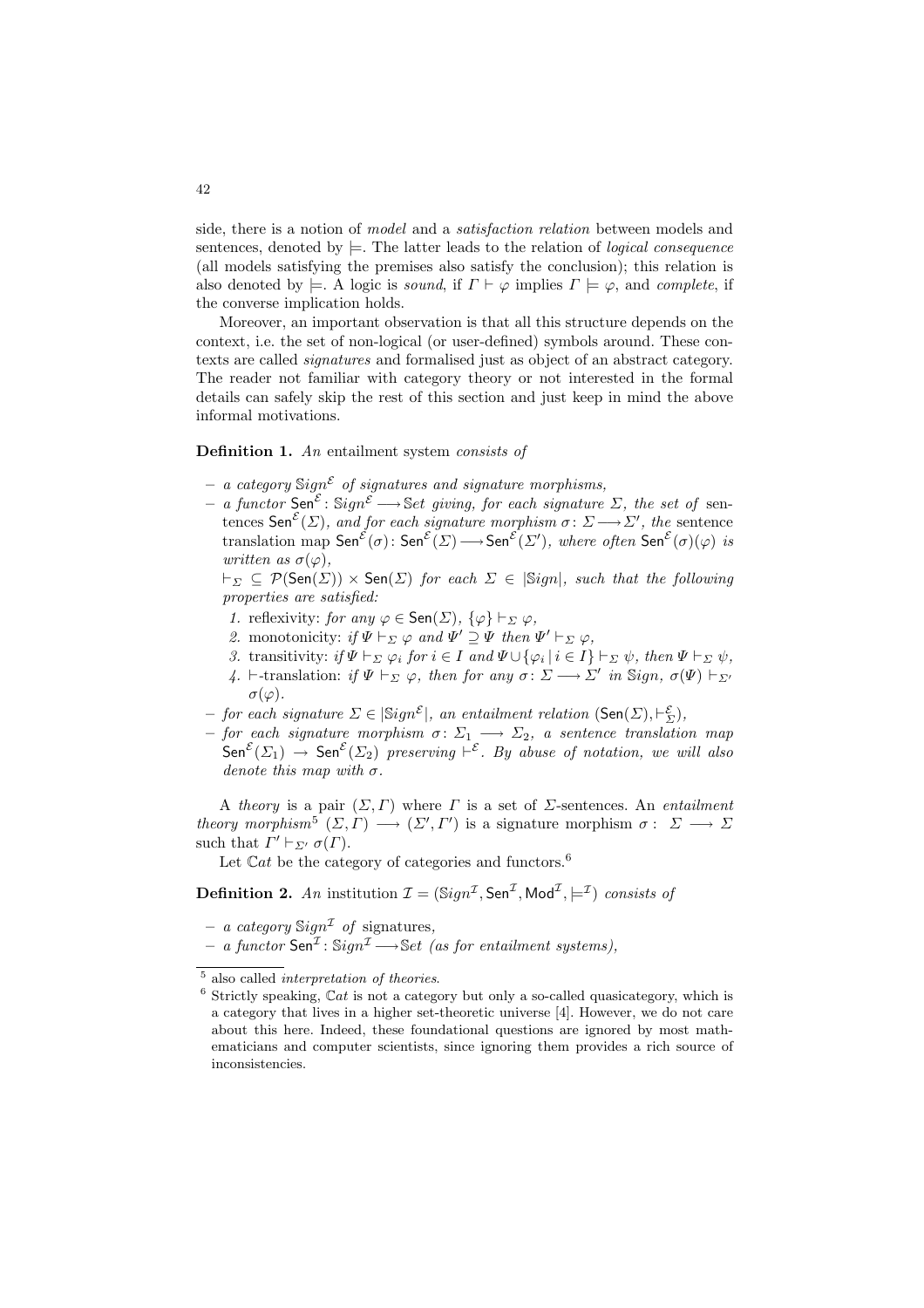- $-$  a functor Mod<sup>T</sup>: (Sign<sup>T</sup>)<sup>op</sup> → Cat giving, for each signature Σ, the category of models  $\text{Mod}^{\perp}(\Sigma)$ , and for each signature morphism  $\sigma: \Sigma \longrightarrow \Sigma'$ , the reduct functor  $\mathsf{Mod}^{\mathcal{I}}(\sigma)$ :  $\mathsf{Mod}^{\mathcal{I}}(\Sigma') \longrightarrow \mathsf{Mod}^{\mathcal{I}}(\Sigma)$ , where often  $\mathsf{Mod}^{\mathcal{I}}(\sigma)(M')$ is written as  $M'|_{\sigma}$ ,
- $-$  a satisfaction relation  $\models_{\Sigma}^{\mathcal{I}} \subseteq |\mathsf{Mod}^{\mathcal{I}}(\Sigma)| \times \mathsf{Sen}^{\mathcal{I}}(\Sigma)$  for each  $\Sigma \in \mathsf{Sign}^{\mathcal{I}}$ ,

such that for each  $\sigma: \Sigma \longrightarrow \Sigma'$  in Sign<sup>T</sup> the following satisfaction condition holds:

$$
M' \models_{\Sigma'}^{\mathcal{I}} \sigma(\varphi) \leftrightarrow M' \vert_{\sigma} \models_{\Sigma}^{\mathcal{I}} \varphi
$$

for each  $M' \in \text{Mod}^{\perp}(\Sigma')$  and  $\varphi \in \text{Sen}^{\perp}(\Sigma)$ .

We will omit the index  $\mathcal I$  when it is clear from the context.

A logic is an entailment system paired with an institution agreeing on their signature and sentence parts. Usually, a logic is required to be sound, that is,  $\Gamma \vdash_{\Sigma} \varphi$  implies  $\Gamma \models_{\Sigma} \varphi$ . If also the converse holds, the logic is *complete*.

A theory is defined as for entailment systems. An institution theory morphism  $(\Sigma,\Gamma) \longrightarrow (\Sigma',\Gamma')$  is a signature morphism  $\sigma: \Sigma \longrightarrow \Sigma$  such that  $\Gamma' \models_{\Sigma'}$  $\sigma(\Gamma)$ . Let  $\mathbb{T}h(\mathcal{I})$  denote this category. Each theory  $(\Sigma, \Gamma)$  inherits sentences from  $\mathsf{Sen}^{\mathcal{I}}(\Sigma)$ , while the models are restricted to those models in  $\mathsf{Mod}^{\mathcal{I}}(\Sigma)$  that satisfy all sentences in  $\Gamma$ . It is easy to see that  $\mathcal I$  maps theory morphisms to corridors in this way. By taking  $Th(\mathcal{I})$  as "signature" category, we arrive at the institution  $\mathcal{I}^{Th}$  of theories.

*Example 3.* Classical propositional logic (CPL) has the category Set of sets and functions as its signature category.  $\Sigma$ -sentences are given by the following grammar

$$
\varphi ::= p | \neg \varphi | \varphi_1 \wedge \varphi_2 | \varphi_1 \vee \varphi_2 | \varphi_1 \rightarrow \varphi_2 | \top | \bot
$$

where p denotes propositional variables from  $\Sigma$ . Sentence translation is the obvious replacement of propositional variables.

 $\Sigma$ -models are functions from  $\Sigma$  to  $\{T, F\}$ . A (unique) model morphism between two models exists if the values of variables change only from  $F$  to  $T$ , but not vice versa. Given a signature morphism  $\sigma: \Sigma_1 \longrightarrow \Sigma_2$ , the  $\sigma$ -reduct of a  $\Sigma_2$ -model  $M_2: \Sigma' \longrightarrow \{T, F\}$  is given by composition:  $M_2 \circ \sigma$ . This obviously extends to reducts of morphisms.

Satisfaction is inductively defined by the usual truth table semantics. Since reduct is composition, it is straightforward to prove the satisfaction condition.<sup>7</sup>

The entailment relation is the minimal relation satisfying the properties listed in Table 1, plus the property  $\neg\neg\varphi \vdash \varphi$ .

This logic is sound and complete.  $\Box$ 

43

<sup>7</sup> A precise argument is as follows: the Boolean operations form a signature such that Sen is the free algebra functor for algebras over that signature (these algebras are Boolean algebras without laws).  $\{T, F\}$  also is such an algebra, denoted by Bool, and for a model M, sentence evaluation is  $\varepsilon_{Bool} \circ \mathsf{Sen}(M)$ , where  $\varepsilon$  is the counit. Then the satisfaction condition is  $\varepsilon_{Bool} \circ \mathsf{Sen}(M) \circ \mathsf{Sen}(\sigma) = \varepsilon_{Bool} \circ \mathsf{Sen}(M \circ \sigma)$ , which is just functoriality of Sen.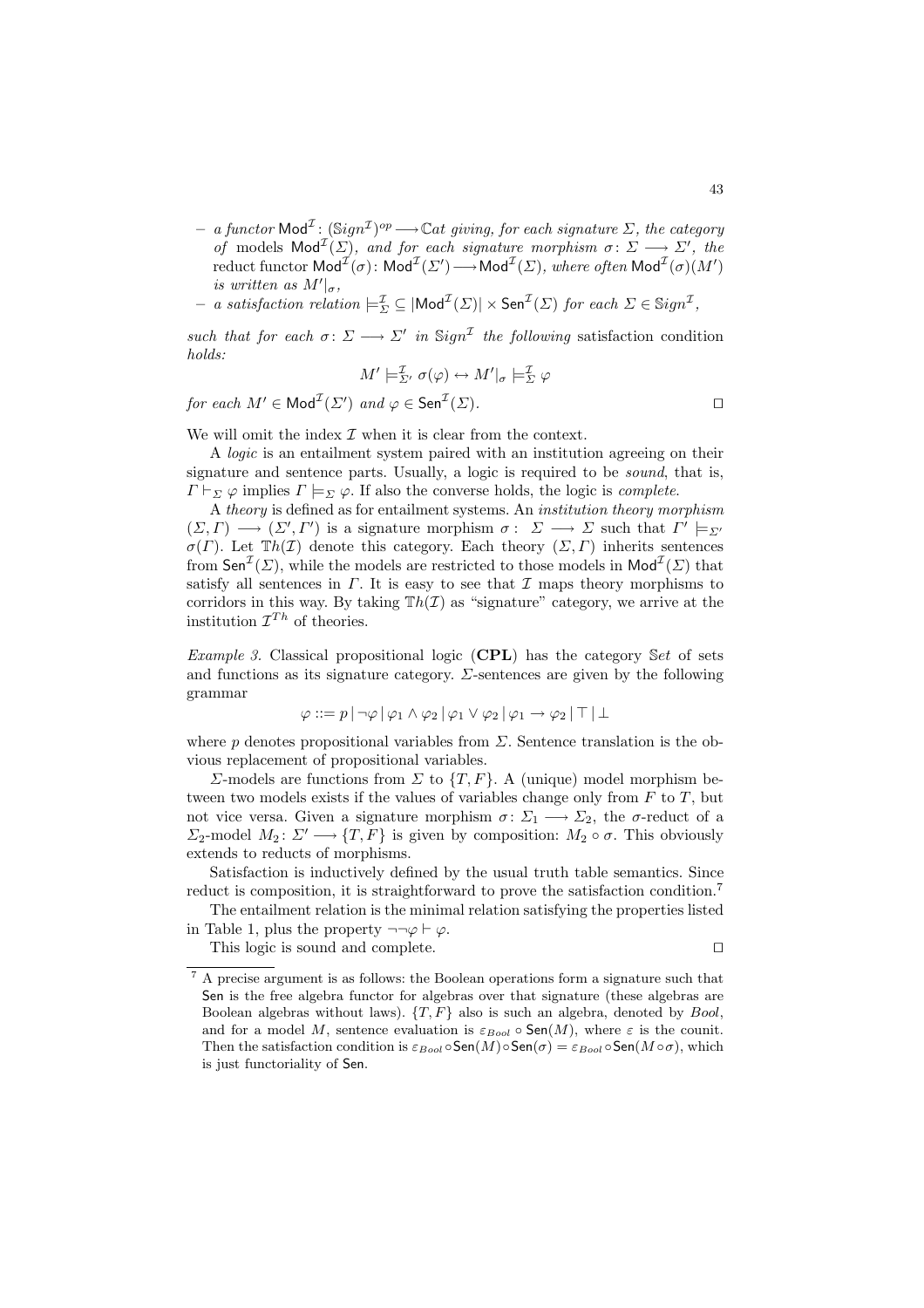A Heyting algebra H is a partial order  $(H, \leq)$  with a greatest element  $\top$  and a least one  $\perp$  and such that any two elements  $a, b \in H$ 

- have a greatest lower bound a ∧ b and a least upper bound a ∨ b, and
- there exists a greatest element x such that a∧x ≤ b; this element is denoted  $a \Rightarrow b$ .

In a Heyting algebra, we can define a derived operation  $\neg$  by  $\neg a := a \Rightarrow \bot$ . Heyting algebra morphism  $h: H_1 \longrightarrow H_2$  is a map preserving all the operations.

*Example 4.* Heyting-algebra based intuitionistic propositional logic (IPL-HA) inherits the signature category and sentences from CPL.

A  $\Sigma$ -model  $(\nu, H)$  consist of a Heyting algebra H together with a valuation function  $\nu: \Sigma \longrightarrow |H|$  into the underlying set |H| of H.  $\Sigma$ -model morphisms h:  $(\nu_1, H_1) \longrightarrow (\nu_2, H_2)$  are Heyting algebra morphisms  $h: H_1 \longrightarrow H_2$  such that  $h_1 \circ \nu_1(p) \leq \nu_2(p)$  for each  $p \in \Sigma$ . Again, model reduct is defined by composition, and this easily extends to morphisms.

Using the Heyting algebra operations, it is straightforward to extend the valuation  $\nu$  of a  $\Sigma$ -model  $(\nu, H)$  from propositional variables to all sentences:  $\nu^{\#}$ :  $Sen(\Sigma) \longrightarrow |H|$ .  $(\nu, H)$  satisfies a sentence  $\varphi$  iff  $\nu^{\#}(\varphi) = \top$ . The satisfaction condition follows similarly as for CPL.

The entailment relation is the minimal relation satisfying the properties listed in Table 1. This turns **IPL-HA** into a sound and complete logic.  $\Box$ 

# 3 Logical connectives

Within an abstract logic, it is possible to define logical connectives purely be their proof-theoretic and model-theoretic properties. We start with proof theory and adapt the standard definitions from [7].

| connective                                 | defining property                                                                                                                         |
|--------------------------------------------|-------------------------------------------------------------------------------------------------------------------------------------------|
| $ proof-theoretic conjunction \wedge  $    | $\Gamma \vdash \varphi \land \psi$ iff $\Gamma \vdash \varphi$ and $\Gamma \vdash \psi$                                                   |
|                                            | proof-theoretic disjunction $\vee \varphi \vee \psi, \Gamma \vdash \chi$ iff $\varphi, \Gamma \vdash \chi$ and $\psi, \Gamma \vdash \chi$ |
| $ proof-theoretic implication \rightarrow$ | $\Gamma, \varphi \vdash \psi \quad \text{iff} \quad \Gamma \vdash \varphi \rightarrow \psi$                                               |
| $ proof-theoretic truth$ $\top$            | $\Gamma \vdash \top$                                                                                                                      |
| proof-theoretic falsum $\perp$             | $\bot \vdash \varphi$                                                                                                                     |
| $ proof-theoretic negation \neg$           | $\Gamma, \varphi \vdash \bot \text{ iff } \Gamma \vdash \neg \varphi$                                                                     |

Table 1. Properties of proof-theoretic connectives

Note that these properties characterise connective essentially by their prooftheoretic behaviour; they mostly even directly correspond to proof rules. Below,

44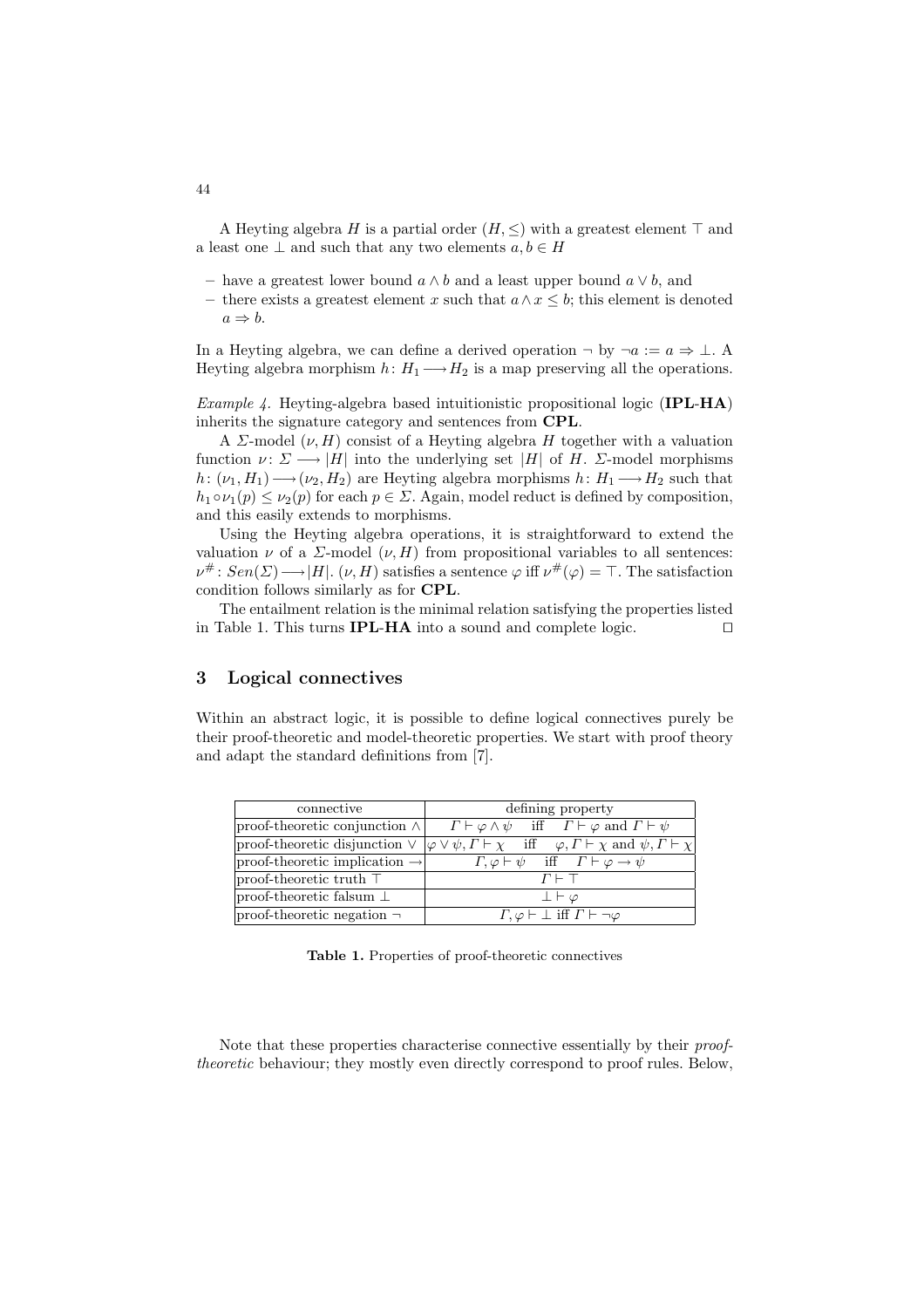we will also introduce *semantic* connectives. A logic is said to *have a proof*theoretic connective if it is possible to define an operation on sentences with the properties specified in Table 1. For example, both IPL-HA and CPL have all proof-theoretic connectives.

We also can define internal connectives at the semantic level. A logic is said to have a semantic connective if it is possible to define an operation on sentences with the specified properties.

| connective                    | defining property                                                                                                        |
|-------------------------------|--------------------------------------------------------------------------------------------------------------------------|
| semantic disjunction $\vee$   | $M \models \varphi \lor \psi$ iff $M \models \varphi$ or $M \models \psi$                                                |
| semantic conjunction $\wedge$ | $M \models \varphi \land \psi$ iff $M \models \varphi$ and $M \models \psi$                                              |
|                               | semantic implication $\rightarrow  M  \models \varphi \rightarrow \psi$ iff $M \models \varphi$ implies $M \models \psi$ |
| semantic negation $\neg$      | $M \models \neg \varphi$ iff $M \not\models \varphi$                                                                     |
| semantic truth $\top$         | $M \models \top$                                                                                                         |
| semantic falsum $\perp$       | $M \not\models \bot$                                                                                                     |

Table 2. Properties of semantic connectives

While CPL has all semantic connectives (indeed, they coincide with the proof-theoretic ones), IPL-HA only has semantic conjunction, truth and falsum.

#### 4 Inconsistency and Unsatisfiability

In the sequel, let us fix a logic  $\mathcal L$  (in the above sense), which a priori need neither be sound nor complete.

The notion of unsatisfiability is quite clear:

Definition 5. A theory is unsatisfiable if it has no models.

Indeed, the notion of inconsistency is more interesting than unsatisfiability<sup>8</sup>, since it enjoyed some historical development. According to Aristotle, inconsistency means that both some sentence as well as its negation can be proved.

**Definition 6.** Assume that  $\mathcal{L}$  has a negation connective (not necessarily being a proof-theoretic or semantic negation<sup>9</sup>), and let T be a theory in  $\mathcal{L}$ . T is Aristotle inconsistent, if there is some sentence  $\varphi$  with  $T \vdash \varphi$  and  $T \vdash \neg \varphi$ .

This notion has several disadvantages. Firstly, it presupposes the notion of negation, which is not available in all logics. More importantly, it classifies paraconsistent logics as inconsistent, which can only be apologised by the fact that paraconsistent logics were not known at Aristotle's time.

<sup>8</sup> Although the Rolling Stones devoted a song to unsatisfiability.

<sup>&</sup>lt;sup>9</sup> However, let us assume that if there is a proof-theoretic negation, then this is used. Otherwise, the notion of inconsistency of course depends on the chosen connective.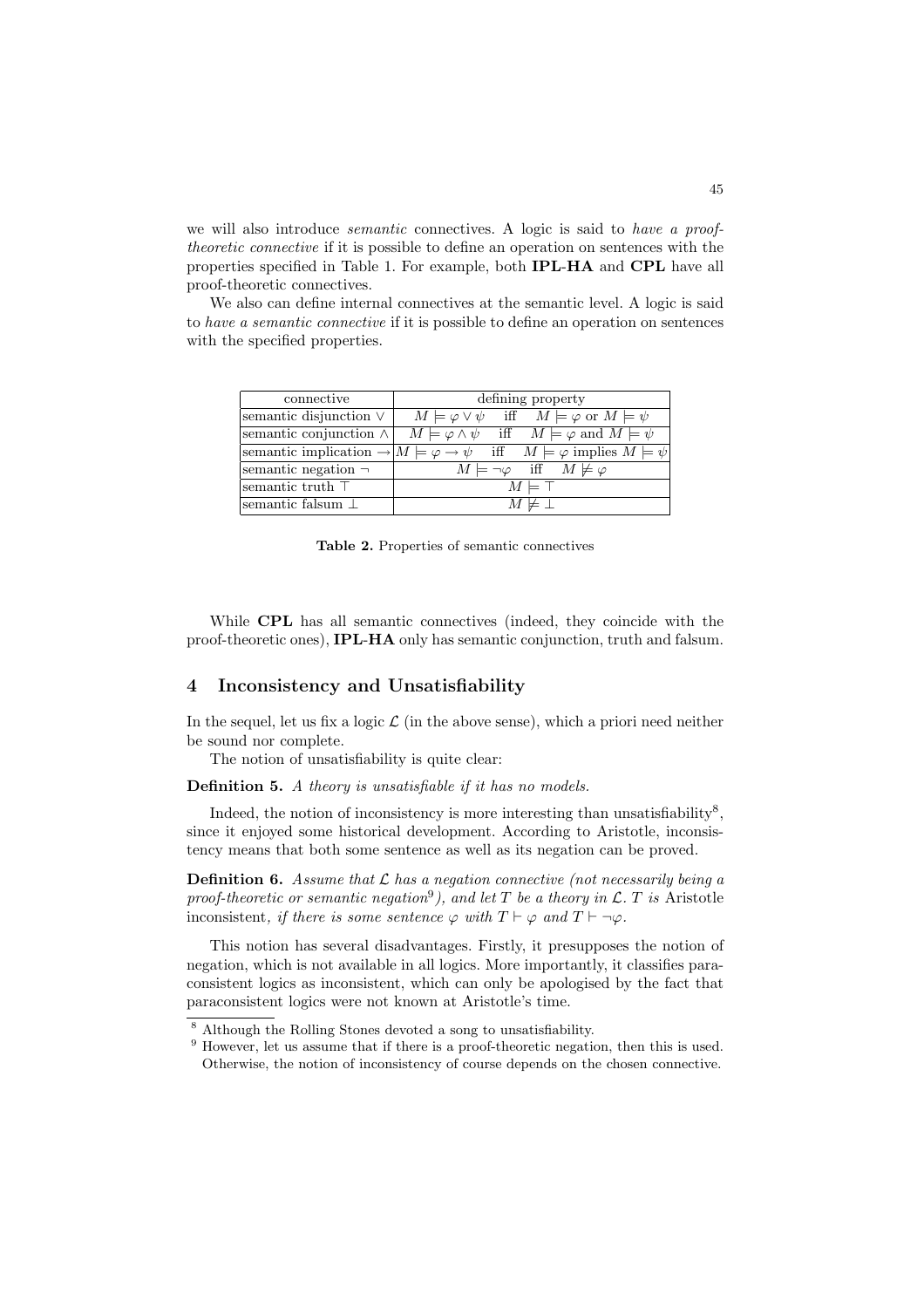A modern definition of inconsistency overcoming this problem was coined by David Hilbert. Hilbert was the founder of the famous "Hilbert programme", the aim of which was to prove the consistency of all of mathematics by reducing it to the consistency of a small number of finitary principles, for which there is enough faith into their consistency. Hilbert's programme greatly failed, as was shown by Gödel's second incompleteness theorem (actually, the name is misleading: it should be called Gödel's Great Inconsistency Theorem):

**Theorem 7 (Gödel).** There is a first-order theory  $T$  of zero, successor, addition and ordering on the natural numbers (which is actually quite simple and weak), such that for any extension  $T'$  of T, if  $T'$  can prove its own consistency (encoded as a statement on natural numbers), then  $T'$  is inconsistent.<sup>10</sup>

Hence, although Hilbert's programme was a powerful and striking idea, in the end it could not be successful. As a result, the question whether the theories like  $ZFC$  (that are used as a foundation of mathematics and theoretical computer science!) are consistent or inconsistent is open. Indeed, the only way to firmly resolve this open question would be to prove the inconsistency of  $ZFC$ .<sup>11</sup> All what we have so far are relative results, such as the famous result by Gödel:

 $ZFC$  is inconsistent iff  $ZF$  is inconsistent.<sup>12</sup>

which means that when looking for an inconsistency proof for  $ZF$ , we equally well may use the stronger (and hence easier to prove inconsistent) system  $ZFC$ .

But even though Hilbert's programme failed, Hilbert left us with a modern definition of inconsistency:

**Definition 8 (Hilbert).** Assume that  $\mathcal{L}$  has a falsum constant (not necessarily being a proof-theoretic or semantic falsum<sup>13</sup>). T is  $\bot$ -inconsistent, if  $T \vdash \bot$ .

Still, this definition does not work with logics that do not have a falsum, for example positive or equational logic. Hilbert therefore also found a notion of inconsistency that has the least prerequisites (no logical connectives are needed) and that simultaneously is most powerful (in terms of logical strength of inconsistent theories):

**Definition 9 (Hilbert).** T is absolutely inconsistent, if  $T \vdash \varphi$  for any sentence  $\varphi$  of same signature as T. This is also known as the principle ex contradictione quodlibet (from a contradiction, one can follow everything).

 $\frac{10}{10}$  For first-order logic, the various notions of inconsistency discussed so far are equivalent; hence we can be unspecific here.

<sup>&</sup>lt;sup>11</sup> For an initial attempt in this direction, see [6].

 $12$  Actually, Gödel proved the corresponding statement about unsatisfiability, but by Gödel's completeness theorem for first-order logic, inconsistency and unsatisfiability are equivalent, see our Prop. 12 below.

<sup>&</sup>lt;sup>13</sup> Again, let us assume that if there is a proof-theoretic falsum, then this is used. Otherwise, the notion of inconsistency depends on the chosen constant.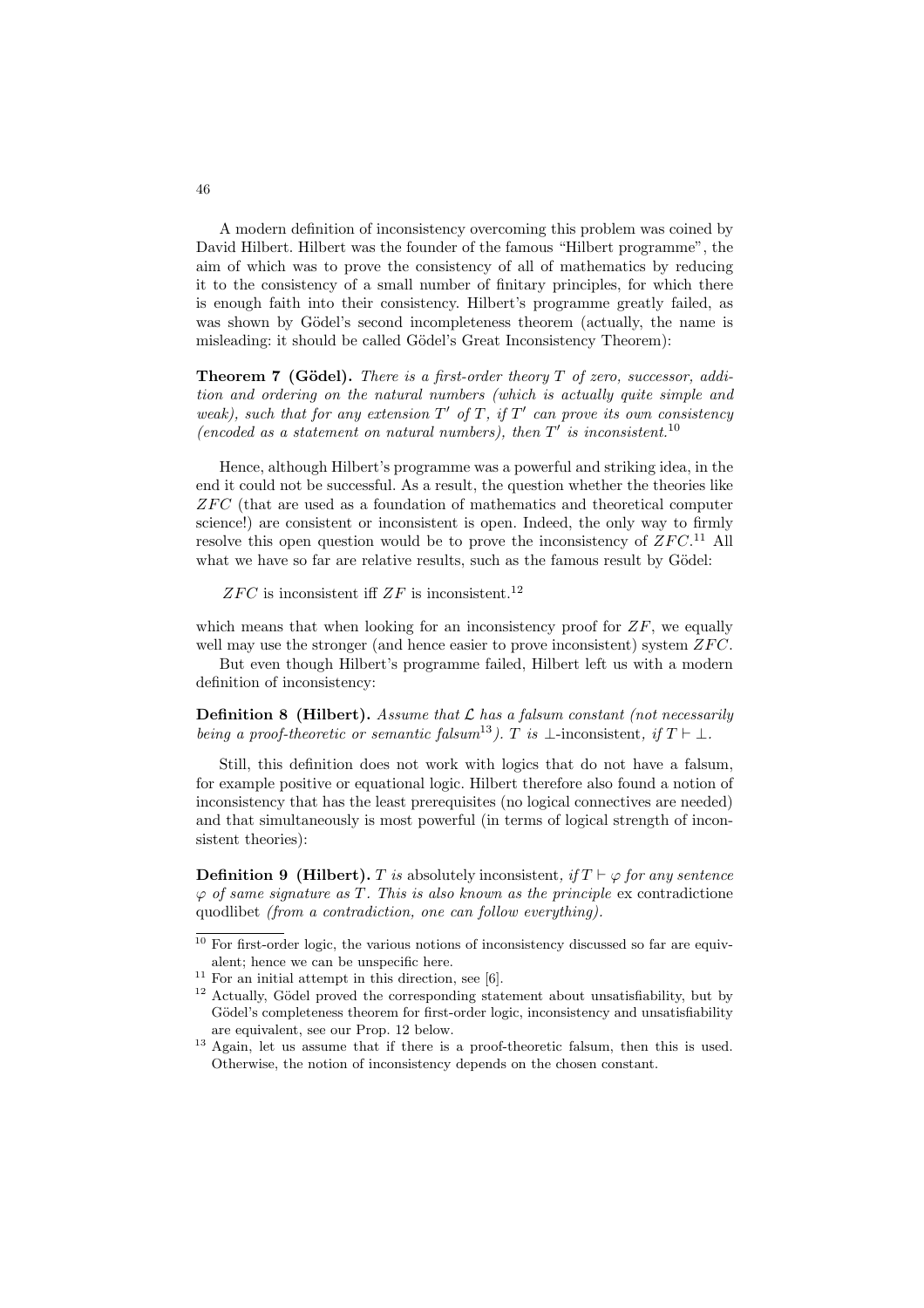We should also mention a notion of inconsistency introduced by Emil Post: a propositional theory  $T$  is Post-inconsistent, if it can derive a propositional variable (not occurring in the axioms of  $T$ ; the signature possibly needs to be enlarged to get such a variable). Unfortunately, this notion is too much tied to a specific logical system to be of interest here.

The different notions of inconsistency<sup>14</sup> are related as follows:

- Proposition 10. 1. absolute inconsistency implies ⊥-inconsistency and Aristotle inconsistency.
- 2. In presence of proof-theoretic falsum, absolutely inconsistency and ⊥-inconsistency are equivalent.
- 3. In presence of proof-theoretic falsum and negation, all three notions of inconsistency re equivalent.

Proof. 1. obvious

2. Directly from the definition of proof-theoretic falsum.

3. By 1. and 2., it remains to show that Aristotle inconsistency.implies absolutely inconsistency. By definition of proof-theoretic negation, from  $\Gamma \vdash \neg \varphi$  we get and  $\Gamma \sqcup \{\varphi\} \vdash \bot$  Together with  $\Gamma \vdash \varphi$ , this leads to and  $\Gamma \vdash \bot$ get and  $\Gamma \cup {\varphi} \vdash \bot$ . Together with  $\Gamma \vdash \varphi$ , this leads to and  $\Gamma \vdash \bot$ .

# 5 Soundness and Completeness, with an Application to Paraconsistency

Inconsistency and unsatisfiability also play a great role in determining whether a logic is sound or complete.

We begin with a simple lemma showing that falsum and truth are two sides of the same coin:

Lemma 11. In presence of proof-theoretic negation, falsum and truth,

 $\neg \bot \ \dashv \top \text{ and } \neg \top \ \vdash \bot.$ 

Soundness and completeness, while defined in terms of entailment, can be characterised completely in terms of inconsistency and unsatisfiability.

**Proposition 12.** Let  $\mathcal{L}$  be a logic with both proof-theoretic and semantic negation, truth and falsum. (Then, by Prop. 10, all notions of inconsistency are equivalent, hence we can be unspecific in the sequel.)

- 1. A logic is sound iff every inconsistent theory is unsatisfiable.
- 2. A logic is complete iff every unsatisfiable theory is inconsistent.

 $\overline{14 \text{ We }}$  credit http://home.utah.edu/~nahaj/logic/structures/systems/ inconsistent.html for an excellent overview of these notions.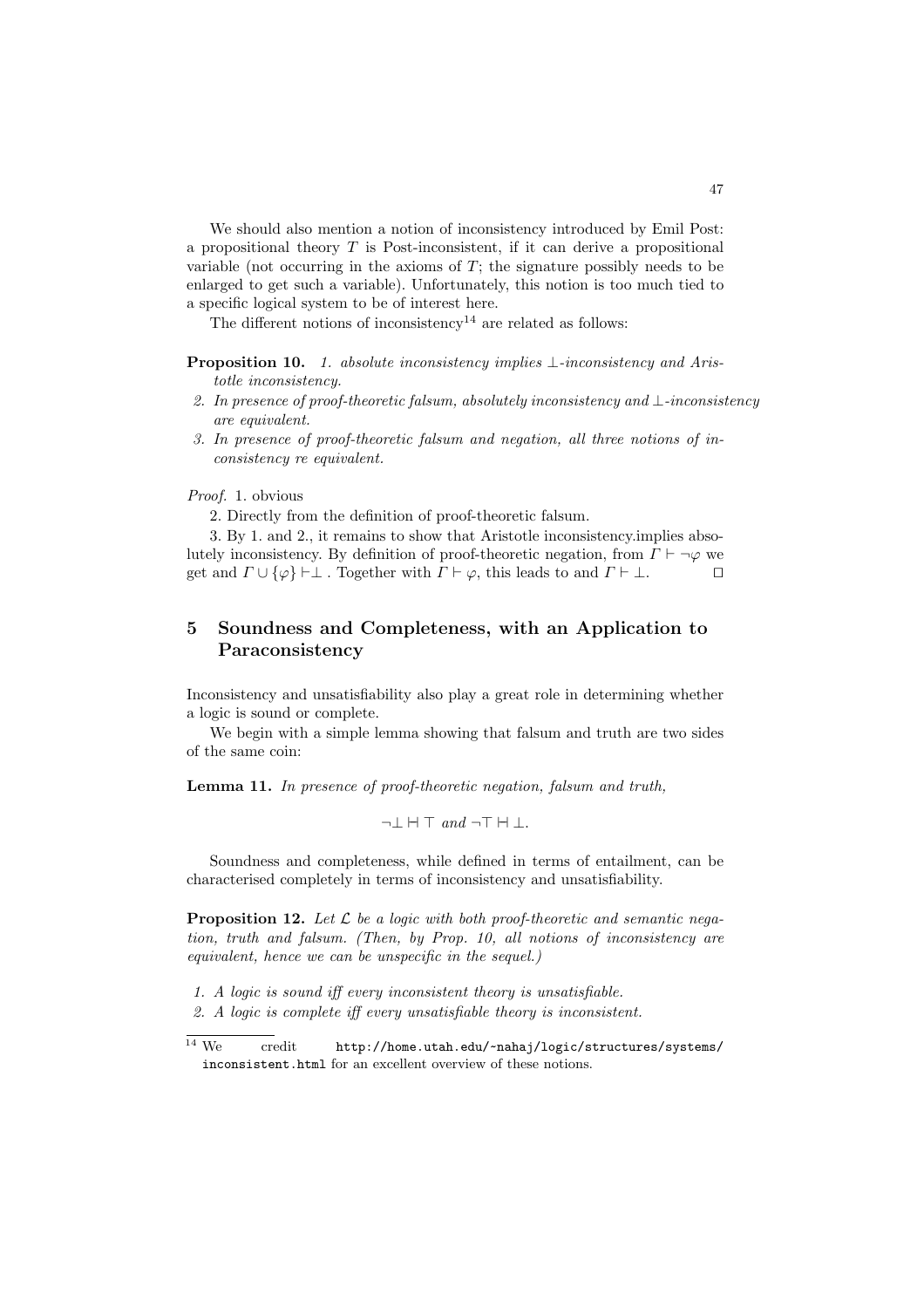*Proof.* (1), " $\Rightarrow$ " Let T be inconsistent, i.e.  $T \vdash \bot$ . By soundness,  $T \models \bot$ , hence  $T$  is unsatisfiable.

(1), " $\Leftarrow$ " Let  $T \vdash \varphi$ , then  $T \cup {\neg \varphi}$  is inconsistent, hence, by the assumption, also unsatisfiable. But this means that  $T \models \varphi$ .

(2), "⇒" Let  $T \models \varphi$ . Then  $T \cup {\neg \varphi}$  is not satisfiable, hence by the assumption, it is inconsistent. From  $T \cup {\neg \varphi} \vdash \bot$ , we obtain  $T \cup {\neg \varphi} \vdash \neg \neg \bot$  and hence  $T \cup \{\neg \bot\} \vdash \varphi$ . By Lemma 11,  $T \cup \{\top\} \vdash \varphi$ . By the properties of  $\top$  and transitivity, we get  $T \vdash \varphi$ .

(2), "∈" Let T be unsatisfiable, i.e.  $T \models \bot$ . By completeness,  $T \vdash \bot$ , hence s inconsistent.  $T$  is inconsistent.

It should be stressed that these proofs become less elegant when reformulated in terms of consistency and satisfiability, as some over-cautious logicians do they tend to be easily frightened by inconsistencies<sup>15</sup>. The more natural relation is indeed that between inconsistency and unsatisfiability.

**Definition 13.** A logic is paraconsistent if it admits a theory that is Aristotle inconsistent but absolutely consistent.

Proposition 14. 1. A paraconsistent logic cannot have proof-theoretic negation.

2. A sound and complete paraconsistent logic cannot have model-theoretic negation.

Proof. 1. By Prop. 10.

2. Let T be an Aristotle inconsistent theory, i.e.  $T \vdash \psi$  and  $T \vdash \neg \psi$  for some sentence  $\psi$ . By soundness,  $T \models \psi$  and  $T \models \neg \psi$ . By the definition of modeltheoretic negation, T is unsatisfiable. But then for any sentence  $\varphi, T \models \varphi$ , thus by completeness, also  $T \vdash \varphi$ . Hence, T is absolutely inconsistent.

#### 6 Conservative Extensions

**Definition 15.** A theory morphism  $\sigma: T_1 \longrightarrow T_2$  is model-theoretically conservative, if each  $T_1$ -model has a  $\sigma$ -expansion to a  $T_2$ -model. It is consequencetheoretically conservative, if for each sentence  $\varphi$  of same signature as  $T_1$ ,

$$
T_2 \models \sigma(\varphi) \ implies T_1 \models \varphi.
$$

It is proof-theoretically conservative, if the same holds for  $\vdash$ , i.e. for each sentence  $\varphi$  of same signature as  $T_1$ ,

$$
T_2 \vdash \sigma(\varphi) \ \ \text{implies} \ T_1 \vdash \varphi.
$$

The relation between these notions is as follows:

<sup>&</sup>lt;sup>15</sup> This goes as far as the Wikipedia website for "Inconsistency" being redirected to "Consistency"!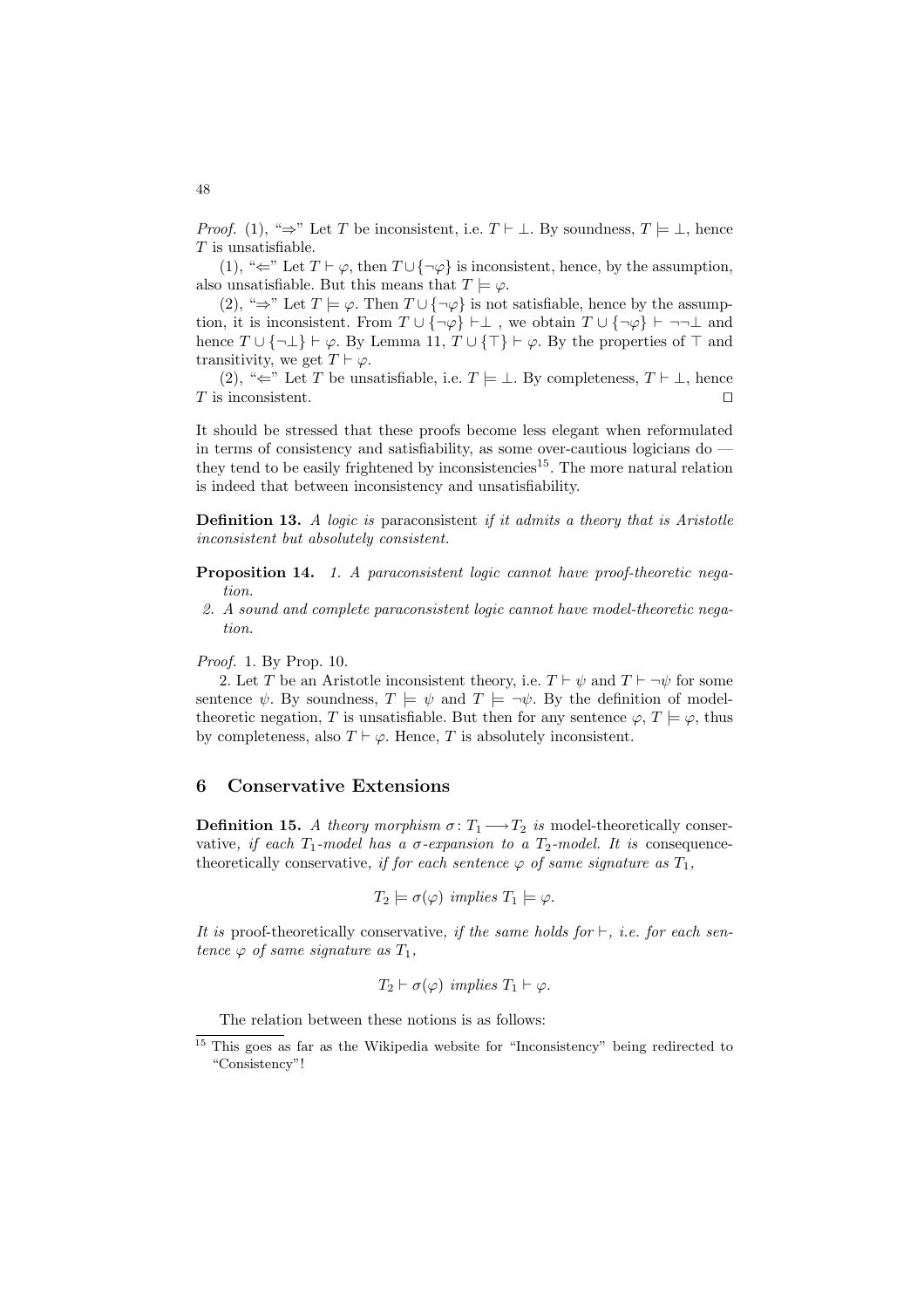Proposition 16. Model-theoretic conservativity implies consequence-theoretic conservativity (but not vice versa). In a sound and complete logic, consequencetheoretic and proof-theoretic conservativity are equivalent.

*Proof.* Concerning the first statement, let  $T_2 \models \sigma(\varphi)$ . We need to show  $T_1 \models \varphi$ . Let  $M_1$  be a  $T_1$ -model. By model-theoretic conservativity, it has an expansion  $M_2$  to a  $T_2$ -model; hence also  $M_2 \models \sigma(\varphi)$ . By the satisfaction condition,  $M_1 =$  $M_2|_\sigma \models \varphi.$ 

The second statement is obvious.  $\Box$ 

The importance of conservativity is that it allows to reduce inconsistency (resp. unsatisfiability) of a smaller theory to that of larger one, using the following obvious result:

- Proposition 17. 1. Model-theoretically conservative theory morphisms reflect unsatisfiability.
- 2. Proof-theoretically conservative theory morphisms reflect inconsistency.

Typically, the target of a conservative theory morphism is larger than (or even an extension of) the source. At first sight, it may sound strange to reduce the goal of showing inconsistency of a given theory to that of showing it for a larger one. However, note that generally, larger theories have more axioms, and hence it is more likely to prove that they are inconsistent. (Indeed, the largest theory consisting of all sentences is always inconsistent.) Moreover, small inconsistent theories can be boring: who is interested in the smallest inconsistent theory consisting just of falsum? For example, Frege's Begriffsschrift (which is a conservative extension of falsum) is much more interesting.

## 7 Conclusion

We have summarised and discussed recent research aimed at proving inconsistency of specifications in a structured and institution-independent way. These efforts form part of a larger program aimed at proving the inconsistency of the empty specification, i.e. inconsistency of the meta-framework underlying most of the formalisms under consideration, Zermelo-Fraenkel set theory with choice (ZFC) and hence, by the independence of the axiom of choice as mentioned above, of ZF set theory without choice. In particular, recent research in pure mathematics has been concerned with finding sufficient conditions for the inconsistency of ZF. E.g. it has been shown that the inconsistency of ZF can be reduced to (and is therefore equivalent to) provability in ZF of

- the existence of natural numbers  $a, b, c$  and  $n \geq 3$  such that  $a^n + b^n = c^n$ (Andrew Wiles [13])
- the existence of natural numbers  $(a, b, x, y) \neq (2, 3, 3, 1)$  such that  $x^a y^b = 1$ (Preda Mihăilescu [9])
- the existence of a simply connected closed 3-manifold not homeomorphic to  $S<sup>3</sup>$  (Grigori Perelman [10–12])